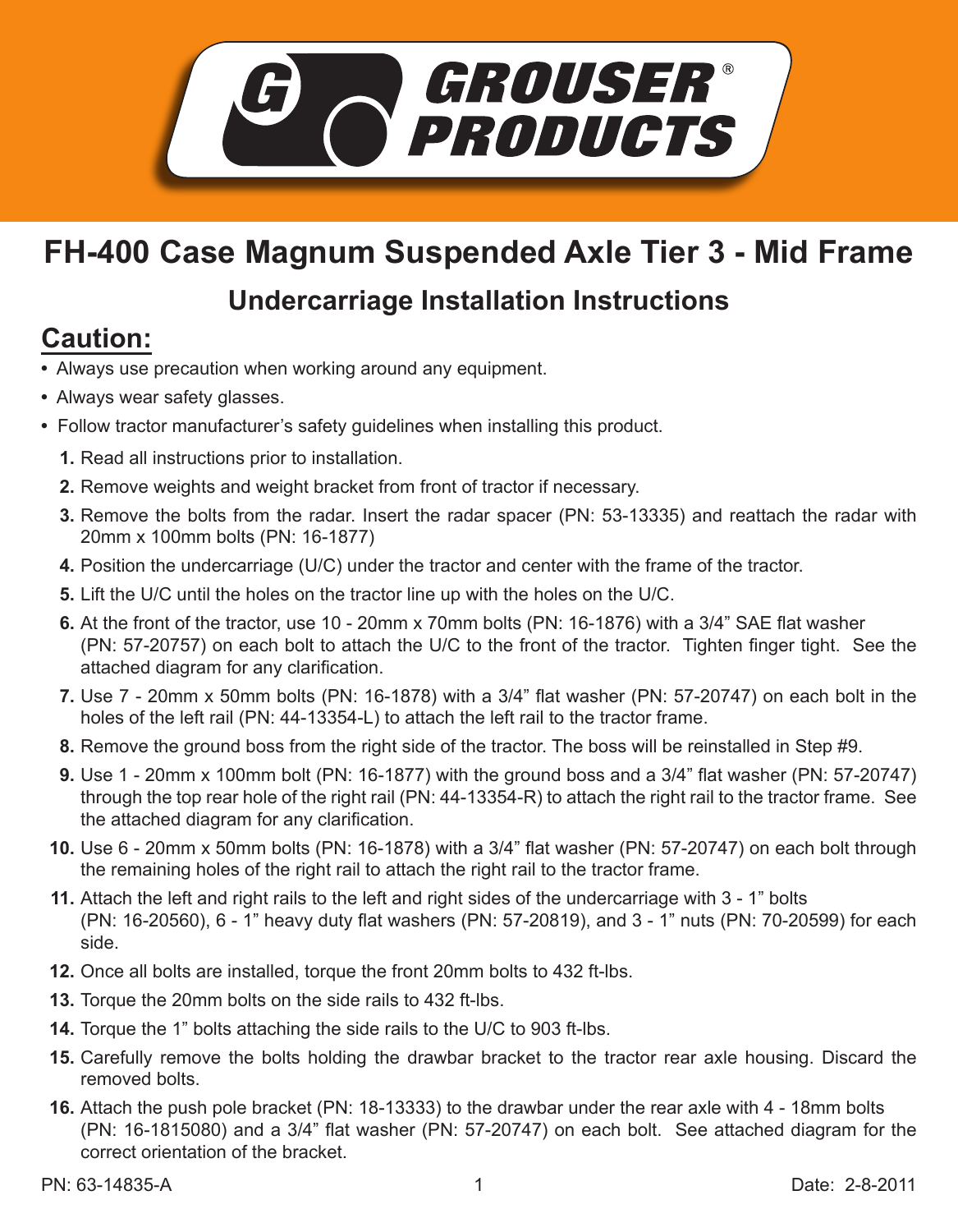- **17.** Push the push pole bracket back until it is tight against the tractor's drawbar bracket.
- **18.** Torque the 18mm x 80mm bolts to 405 ft-lbs.
- Install 2 1" x 3" bolts (PN: 16-20562) and 2 1" nuts (PN: 70-20599) on the front end of the push pole **19.** (PN: 17-13399). Turn the 1" bolts in for installation. The bolts will be adjusted after the push pole is installed. See the attached diagram for proper installation of the bolts and nuts.
- **20.** Position the push pole (PN: 17-13399) under the tractor. See the attached diagram for the correct orientation of the push pole.
- Lift the end of the push pole with the installed bolts and nuts from Step #19 up to the U/C. **21.**
- Attach the push pole to the U/C with 4 1" x 2-1/2" bolts (PN: 16-20560), 8 1" flat heavy duty washers **22.** (PN: 57-20819), and 4 - 1" nuts (PN: 70-20599) for each side. Tighten finger tight.
- Attach the rear of the push pole to the push pole bracket with 8 1" x 2-1/2" bolts (PN: 16-20560), **23.** 16 - 1" SAE flat washers (PN: 57-20759), and 8 - 1" nuts (PN: 70-20599). Finger tighten the bolts and nuts.
- **24.** Push the push pole as far forward as possible. Torque the eight rear 1" bolts on the push pole to 903 ft-lbs. and then torque the eight front 1" bolts on the push pole to 903 ft-lbs.
- Unscrew the two 1" x 3" bolts at the front of the push pole until they are tight against the U/C. Torque the **25.** 1" bolts to 90-95 ft-lbs.
- **26.** Tighten the nuts up tight against the push pole. Use the nuts to lock the bolts in place.
- **27.** After first 8 hours of use, re-torque all bolts.
- Check all fasteners regularly to ensure proper operation of equipment. **28.**